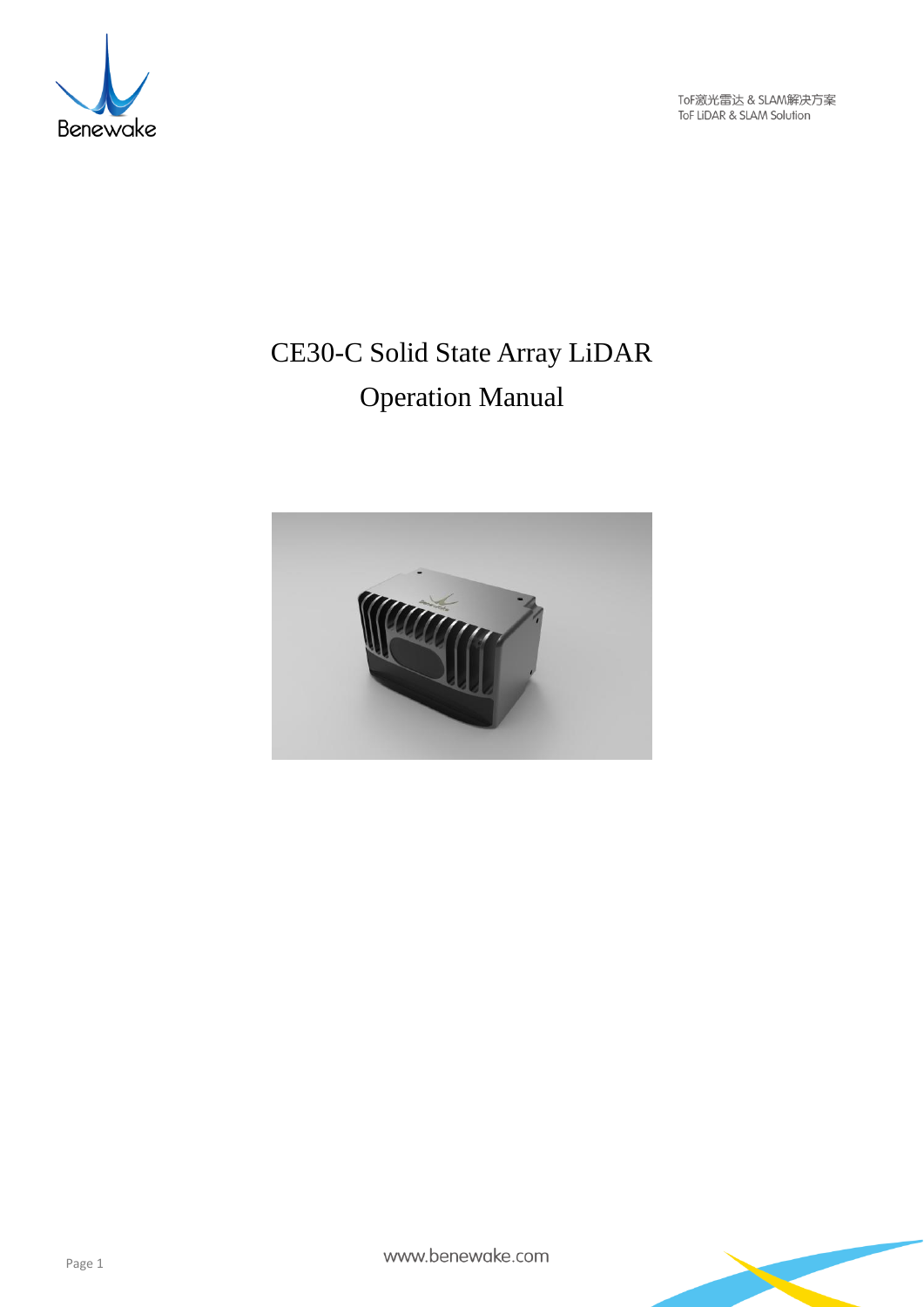

# **Table of Contents**

| 6. |  |  |  |
|----|--|--|--|
|    |  |  |  |
|    |  |  |  |
|    |  |  |  |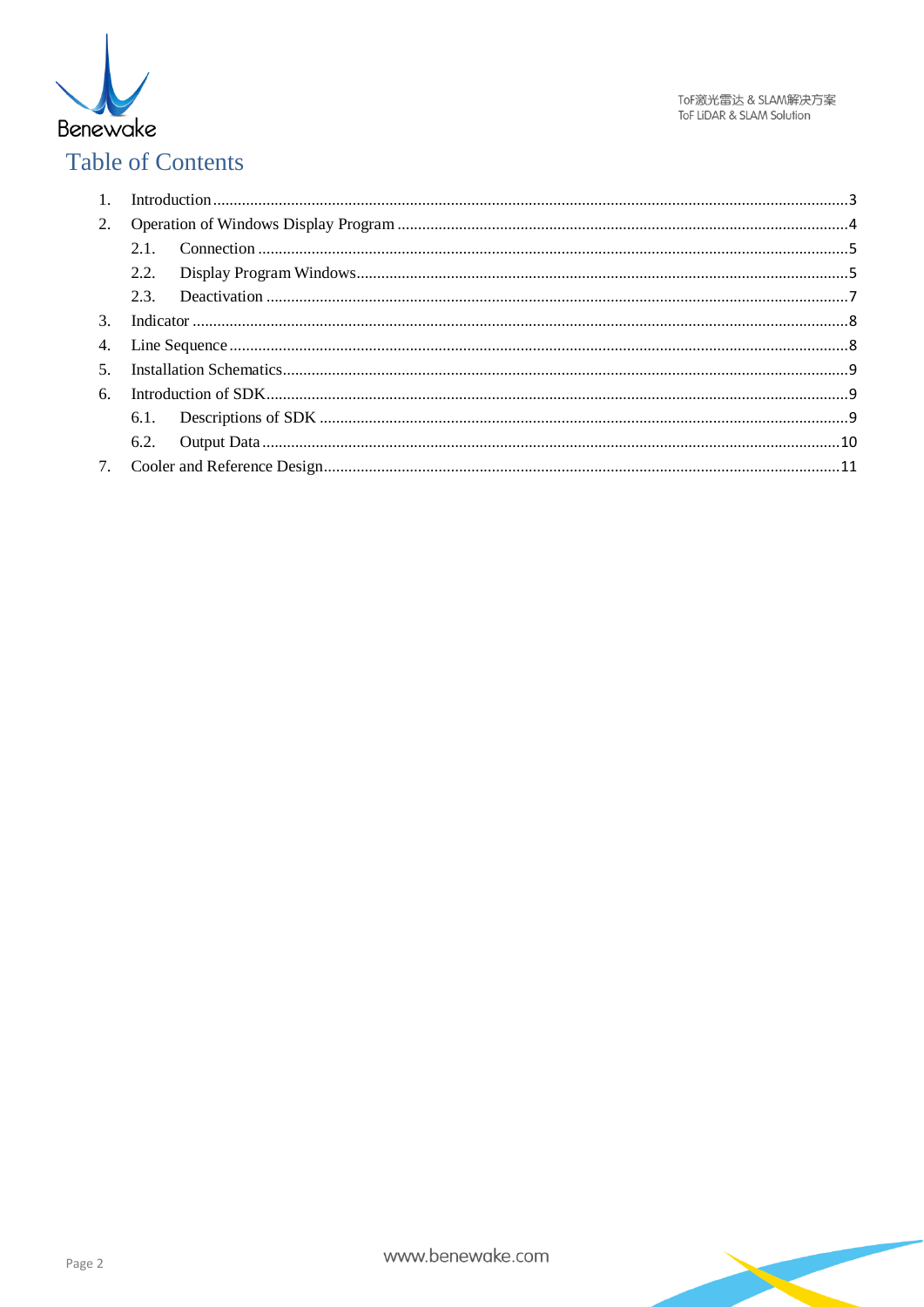

ToF激光雷达 & SLAM解决方案 ToF LiDAR & SLAM Solution

# <span id="page-2-0"></span>**1. Introduction**



CE30-C is an infrared LiDAR developed on the basis of ToF principle. Compared with scanner LiDAR, CE30-C does not have any rotating components in the interior, which could ensure the reliability of long-time work and wider vertical angle.



*Fig. 1 Outline Dimension Drawing of DE-LIADAR CE30*

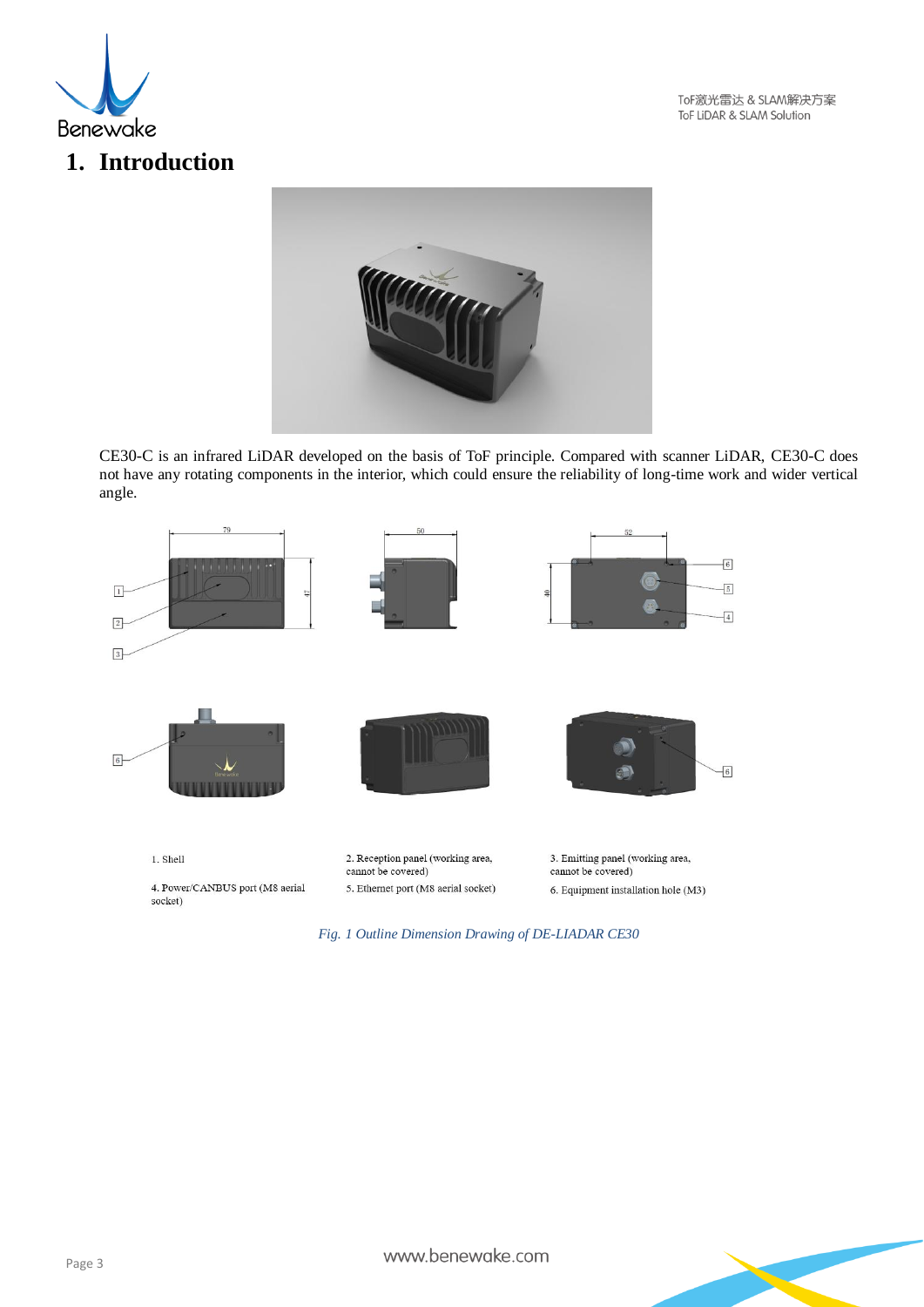

ToF激光雷达 & SLAM解决方案 ToF LiDAR & SLAM Solution



*Fig. 2 Dimension and Installation Drawing of CE30-A LiDAR Components - Heat Sink*

# <span id="page-3-0"></span>**2. Operation of Windows Display Program**

This display program is used for processing and displaying of output data from CE30-C LiDAR in Windows operating system. Please check integrity of files necessary for running before using:

- **E CE30 Display.exe**
- 图 CE30\_Display.pdb
- freeglut.dll
- nsvcp120.dll
- opencv\_world300.dll

*Fig. 3 Windows Display Program and Files Necessary for Running*

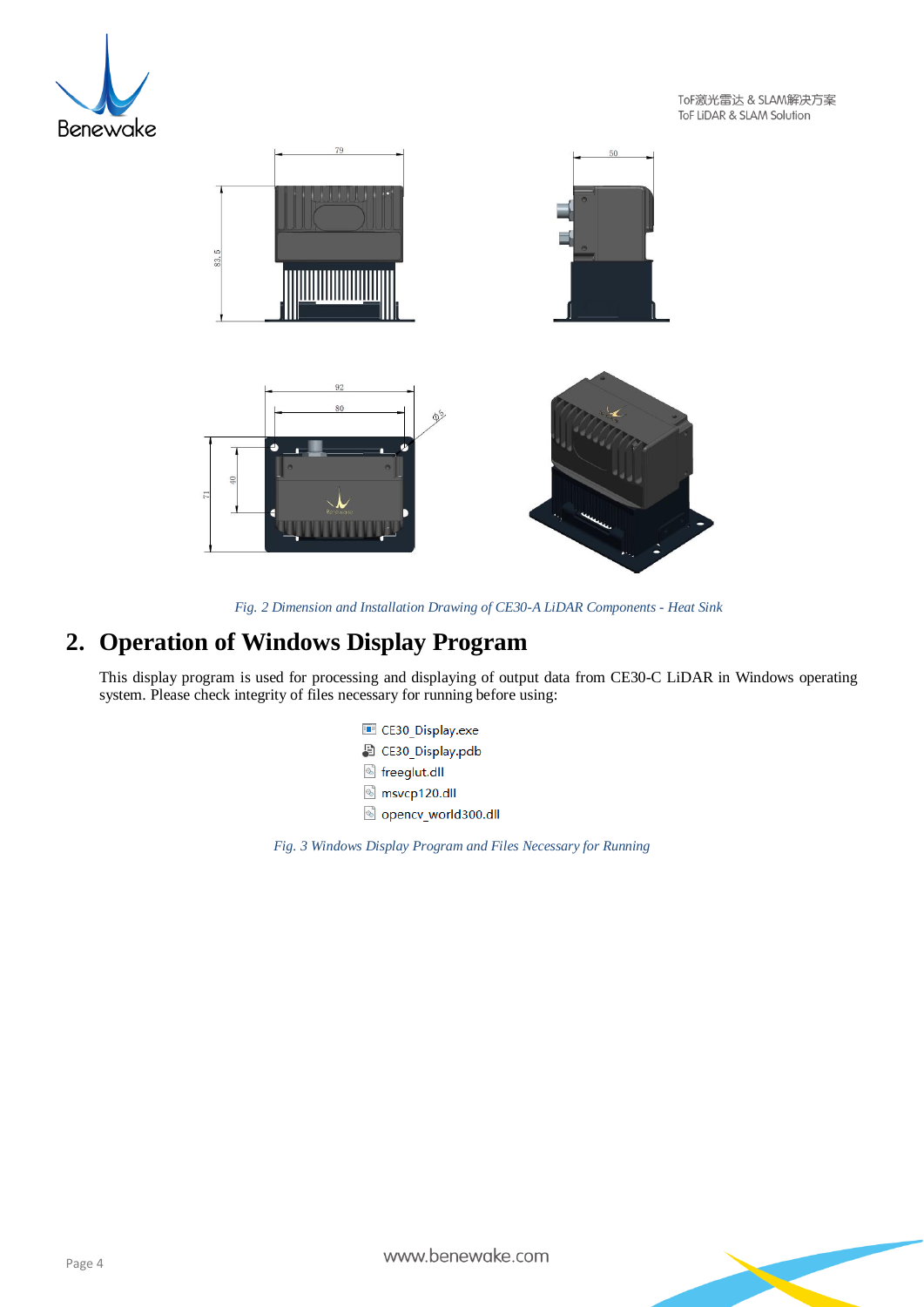

<span id="page-4-0"></span>

*Fig. 4 Illustration for Connection of Components* 

Connect power supply line and Ethernet line and set IP address and subnet mask under the directory *Control Panel\Network and Internet\Network and Internet Connections* as shown in Fig. 5 below.

| $\odot$ Use the following IP address: |                                             |  |  |  |  |
|---------------------------------------|---------------------------------------------|--|--|--|--|
| IP address:                           | 192.168.1.2                                 |  |  |  |  |
| Subnet mask:                          | 255.255.255.0                               |  |  |  |  |
| Default gateway:                      | ٠<br>$\ddot{\phantom{1}}$<br>$\blacksquare$ |  |  |  |  |

#### *Fig. 5 Network Setting*

To check whether connect is set correctly, start a Command Prompt via Run dialog window and execute command:

ping 192.168.1.80

If the information as shown in Fig. 6 appears, this indicates LiDAR is connected correctly and working.

| $C:\Upsilon\$ C: $\Upsilon$ Cesign>ping 192.168.1.80                                                   |  |  |
|--------------------------------------------------------------------------------------------------------|--|--|
| Pinging $192.168.1.80$ with 32 bytes of data:<br>Reply from 192.168.1.80: bytes=32 time<1ms TTL=64     |  |  |
| Reply from 192.168.1.80: bytes=32 time<1ms TTL=64                                                      |  |  |
| Reply from 192.168.1.80: bytes=32 time<1ms TTL=64<br>Reply from 192.168.1.80: bytes=32 time<1ms TTL=64 |  |  |

*Fig. 6 Check of Data Connection*

### <span id="page-4-1"></span>2.2. Display Program Windows

Double click *CE30\_Display.exe* to run display program. The four windows as shown in Fig.7 will pop up: Message

www.benewake.com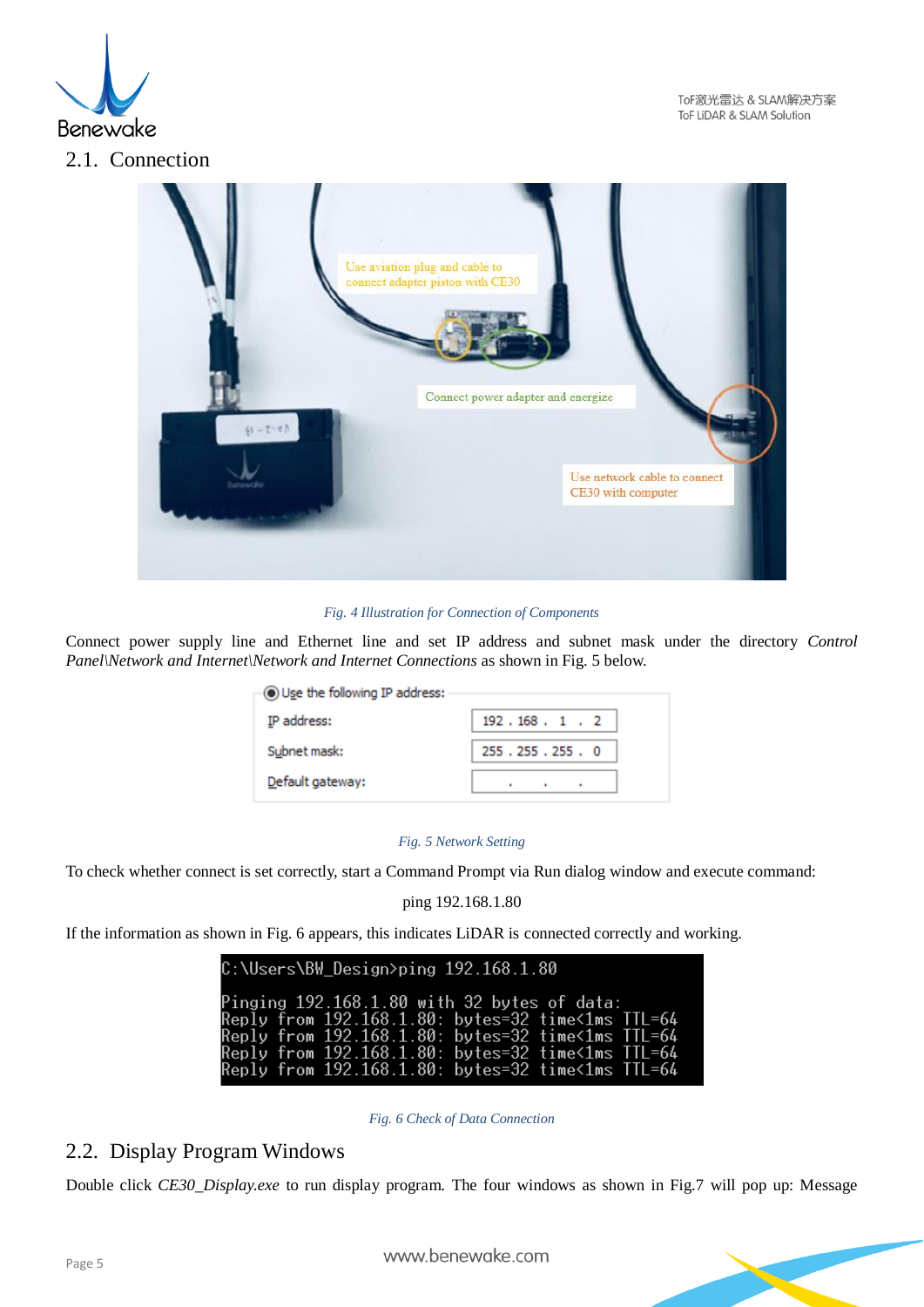

Prompt Window, Original Image Window, Undistorted Image Window and Point Cloud Window.



*Fig. 7 Windows of Upper Computer, From Top to Bottom: Message Prompt Window, Original Image Window, Undistorted Image Window and Point Cloud Window*

### 2.2.1. Message Prompt Window

This window is used to display LiDAR connection information, Key Help for shortcut keys and other running information.

#### 2.2.2. Image Window

Display program outputs two depth images simultaneously:

- 1. Original depth image from LiDAR (Original image): the depth image constructs with direct output data from LiDAR with field of view  $132\times9^\circ$ ;
- 2. Undistorted depth image (Undistorted image): the undistorted depth image corrected by the program with field of view 102×9°.

Click depth image in both windows, the depth value (in centimeter) of the pixel corresponding to current cursor position will be displayed in the message prompt window, as shown in Fig. 8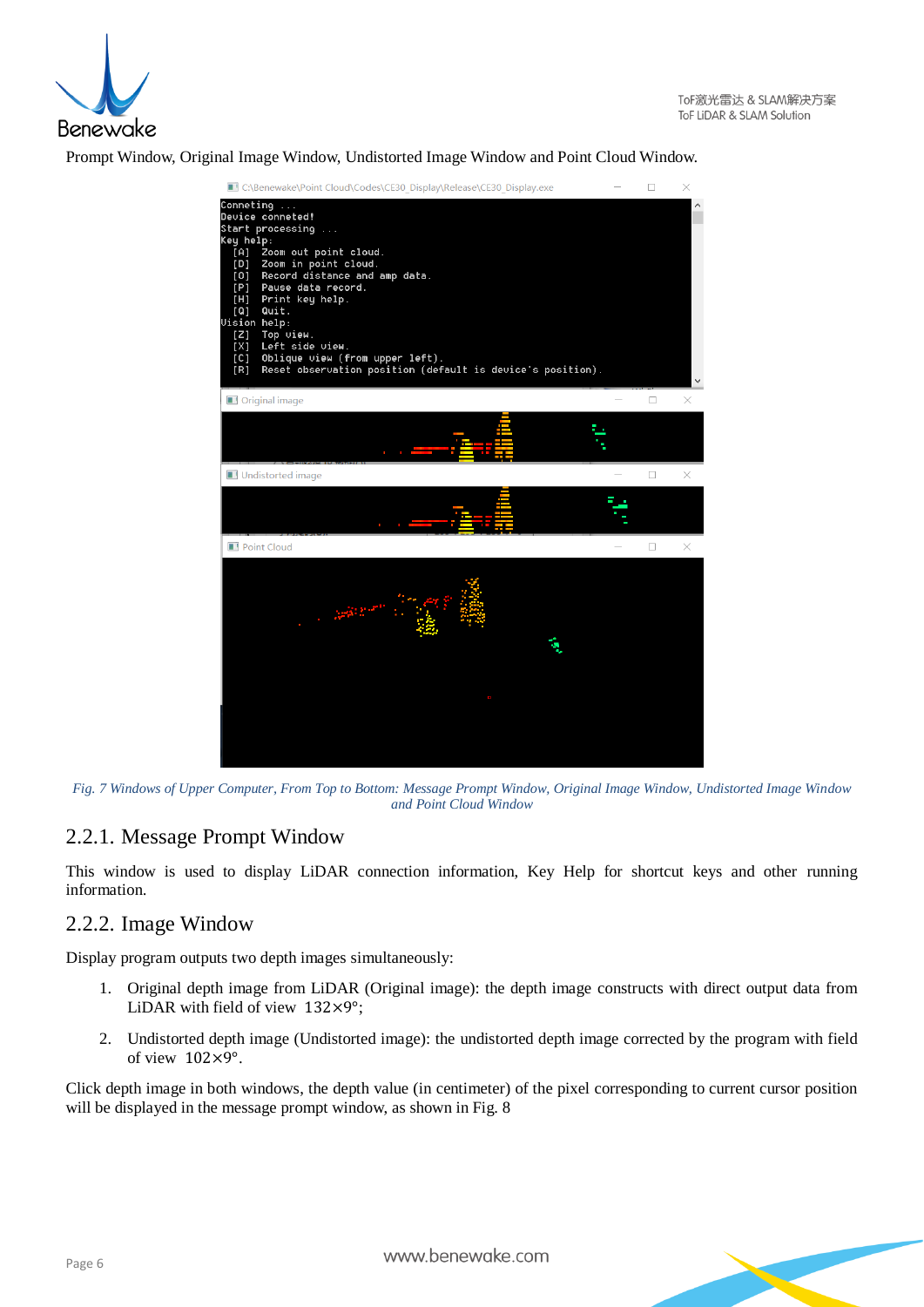

| Select point: (175, 18) |  |
|-------------------------|--|
| Original data: 128      |  |
| Select point: (197, 21) |  |
| Undistorted data: 105   |  |

*Fig. 8 Display of Depth Value at Pixel Position*

### 2.2.3. Point Cloud Window

Point Cloud Window shows the point cloud image obtained based on the depth image and projection. In this window, hold left mouse button and drag to switch viewing direction of point cloud image; use mouse wheel to zoom point cloud window; use right mouse button to reset observation position of the point cloud window to default angle.

### 2.2.4. Key Help

| Key help:    |                                                            |  |  |  |  |
|--------------|------------------------------------------------------------|--|--|--|--|
|              | [A] Zoom out point cloud.                                  |  |  |  |  |
| T D 1        | Zoom in point cloud.                                       |  |  |  |  |
| [0]          | Record distance and amp data.                              |  |  |  |  |
| [P]          | Pause data record.                                         |  |  |  |  |
| [H]          | Print key help.                                            |  |  |  |  |
| [0]          | Quit.                                                      |  |  |  |  |
| Uision help: |                                                            |  |  |  |  |
|              | $[2]$ Top view.                                            |  |  |  |  |
| TX1          | Left side view.                                            |  |  |  |  |
| [C]          | Oblique view (from upper left).                            |  |  |  |  |
| [R]          | Reset observation position (default is device's position). |  |  |  |  |
|              |                                                            |  |  |  |  |

*Fig. 9 Key Help*

When launching the program, Key Help for shortcut keys will be printed in the Message Prompt Window, as shown in Fig. 9. Controls by shortcut keys consist of two parts:

- 1. General control: control and enabling/disabling of general functions of the program.
	- a) Shortcut A To zoom out point cloud image
	- b) Shortcut D To zoom in point cloud image
	- c) Shortcut O To record original & undistorted depth image data and amplitude data. Save the data under the directory of the program
	- d) Shortcut P To pause data recording
	- e) Shortcut H To reprint this Key Help messages in message prompt window.
	- f) Shortcut Q To deactivate LiDAR and disconnect the program with LiDAR
- 2. Vision Help:
	- a) Shortcut Z To adjust point cloud image to top view
	- b) Shortcut  $X$  To adjust point cloud image to left side view
	- c) Shortcut X To adjust point cloud image to oblique view from upper left
	- d) Shortcut X To reset observation position to default (default is the position of LiDAR)

*Notes: shortcut keys will come into effect only in Original/Undistorted Image Window or Point Cloud Window. When in Message Prompt Window, they will function to input into program.*

### <span id="page-6-0"></span>2.3. Deactivation

Procedures for normal deactivation of LiDAR and display program are:

1. Press "Shortcut Q" in Original/Undistorted Image or Point Cloud Window. The prompt message for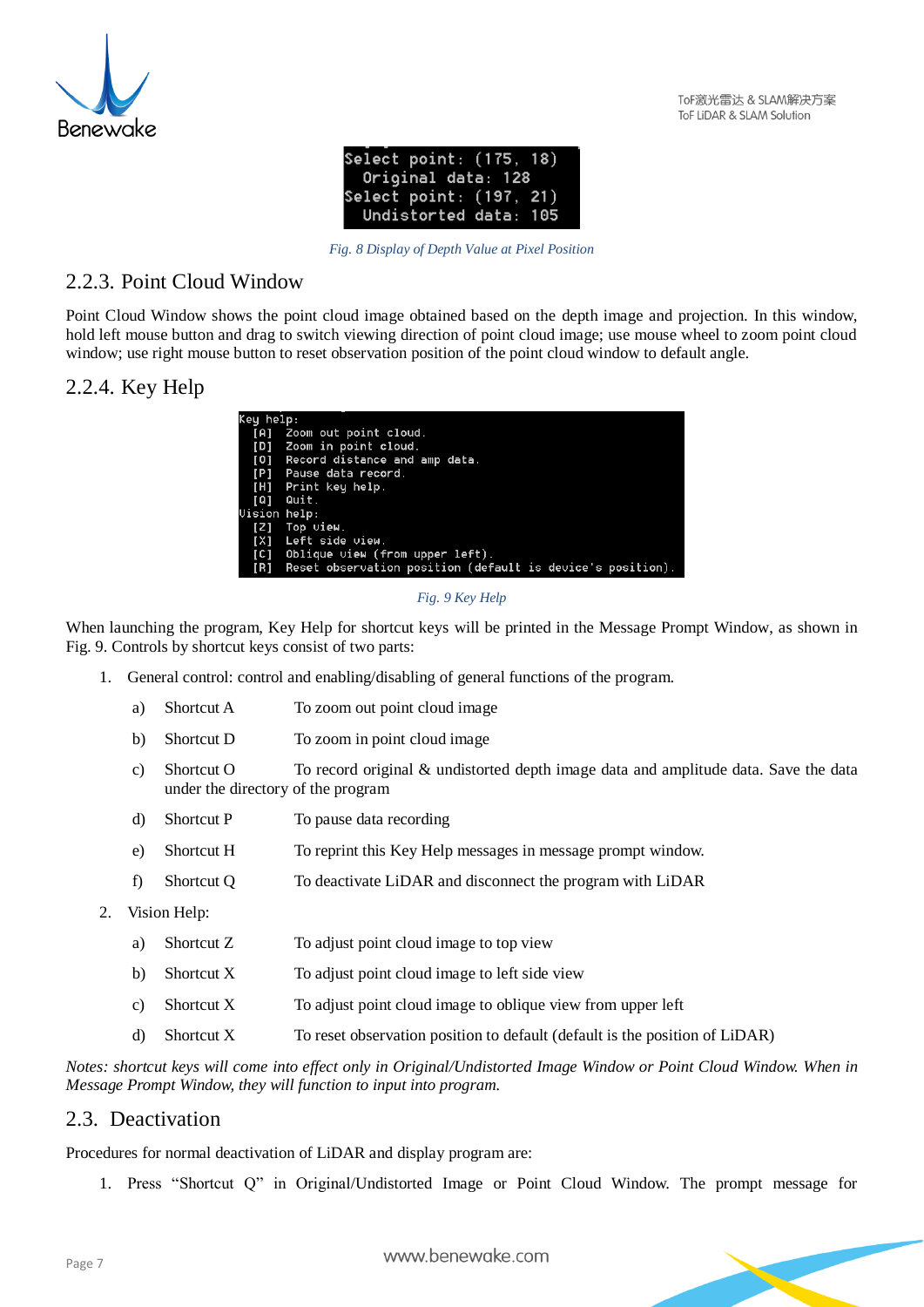

deactivation of LiDAR and disconnection will appear on Message Prompt Window.

2. Press "Enter" key in Message Prompt Window to quit program.

Noted that LiDAR will remain operating and connected with PC terminal if the display program is directly turned off without using "Shortcut Q". If the display program is rebooted in this case, it will not operate normally as LiDAR will not respond to its request for connection and activation. In that case, the LiDAR needs to be directly power off, followed by reconnection and reboot of the display program.

# <span id="page-7-0"></span>**3. Indicator**



*Fig. 10 Position of Indicator*

- 1. Blue light: ready state, ready for connection and running
- 2. Blue flash: running state
- 3. Red flash: missing of relevant running files.
- <span id="page-7-1"></span>4. Red light: fatal error (signal abnormal, interface communication abnormal,  $I<sup>2</sup>C$  abnormal, etc.)

# **4. Line Sequence**



*Fig. 11 Line Sequence of Power Supply Port: Red - Positive Pole of Power Supply, Black - Negative Pole of Power Supply*

#### Attention!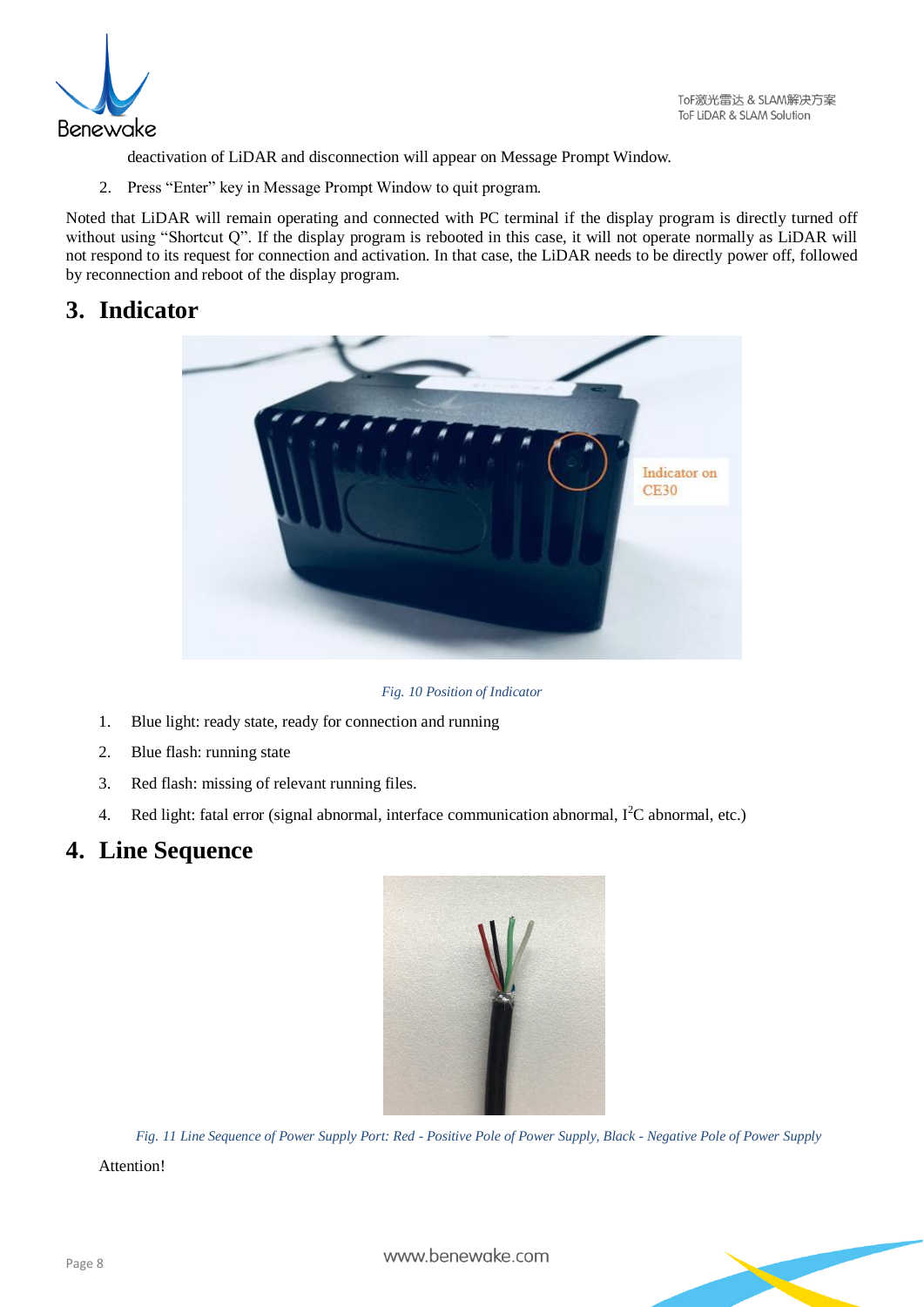

- 1. Current of power adapter shall be above 2A.
- 2. During energization of LiDAR, there is merely a slim chance of prolonged starting time. If LiDAR is not started after 2 minutes, it is recommended to deenergize and reboot it.
- 3. Please make sure to disconnect power supply before other connections.

# <span id="page-8-0"></span>**5. Installation Schematics**



*Figure 12 Recommendations on LiDAR Installation Location. The front working surface of LiDAR should exceed or at least be parallel with the installation platform; otherwise, there may be certain interference, further reducing the data accuracy.*

# <span id="page-8-1"></span>**6. Introduction of SDK**

### <span id="page-8-2"></span>6.1. Descriptions of SDK

SDK is mainly used to develop applications of this LiDAR on Linux system by using C/C++, of which source codes can be referenced for migration & development of applications on other platforms. SDK consists of following file or folders:

- examples: examples of using SDK, including source codes and makefile;
- include: header files for using SDK;
- src: source codes of SDK;
- makefile: compile command file for compiling SDK into shared object file (.so file) in Linux system;
- README: operation instructions as well as other relevant information and instructions of SDK.

Globel variables in SDK:

- unsigned short gRawDistMatrix[]: original data obtained from LiDAR, arranged in form of one-dimensional array;
- float mapX[], mapY[]: undistorted projection map, which represents X- and Y-coordinates in original image corresponding to the undistorted image. Arranged in form of one-dimensional array;
- float gCameraMatrix[9]: internal parameters matrix of LiDAR, arranged in form of one-dimensional array and in the sequence  ${f/dx$ , skew, u0, 0,  $f/dy$ , v0, 0, 0, 1};
- float gDistCoffs[5]: distortion parameters of LiDAR, arranged in the sequence of {k1, k2, p1, p2, k3}.

Methods contained in SDK: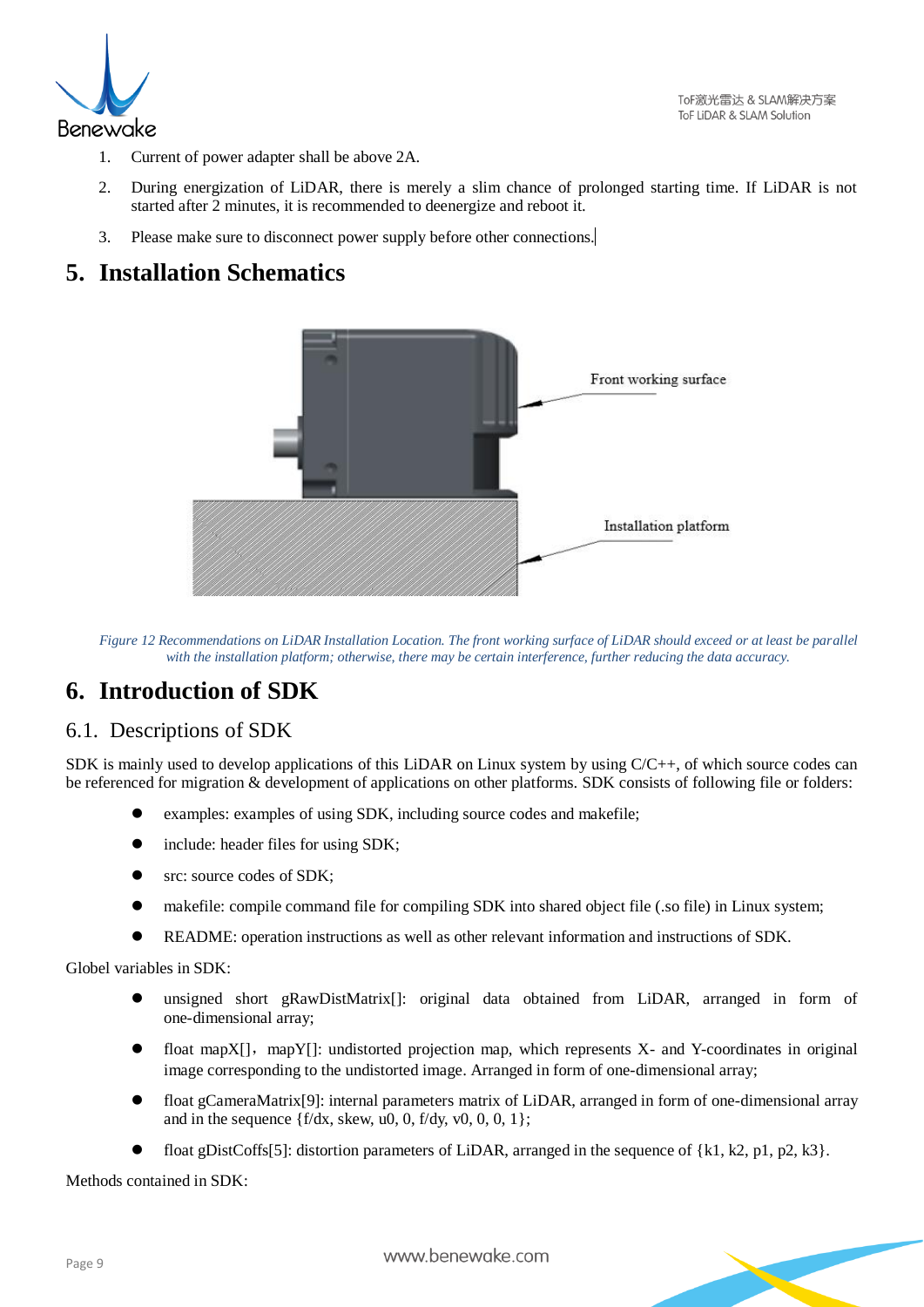

bool initDevice(int & sd)

Parameter:

\_sd socket handle

In this method, gCameraMatrix [9], gDistCoffs[5], mapX[], mapY[], socket and TCP/IP connection are initialized. LiDAR is literally put into service by invoking such method.

bool getDistanceData(int \_sd, unsignel short \*\_dst, int \_h, int \_w)

Parameter:

- \_sd socket handle
- dst data of undistorted depth image
- \_h height of the output depth image. The value should not bigger than 24
- \_w width of the output depth image. The value should not bigger than 320

In this method, original data from LiDAR is accessed and saved in gRawDistMatrix[]. Also the undistorted depth image is output from \_dst. A frame of depth image (sized  $\Delta h^*$  \_w, max size 320\*24) is output every time this method is called.

bool closeDevice(int & sd)

Parameter:

\_sd socket handle

In this method, the LiDAR is deactivated and TCP/IP is disconnected.

For details, please refer to sample program and codes in examples

#### <span id="page-9-0"></span>6.2. Output Data



#### *Fig. 13 Illustration of Data Arrangement*

The depth image of 320\*24 is outputted from the SDK in unit of frame. The data is arranged in form of one-dimensional array. The sequence is from left to right and top to bottom, with the pixel in the upper left corner of the image as the origin. Output along X axis, then Y axis, the following output sequence will be generated as shown in the figure above:

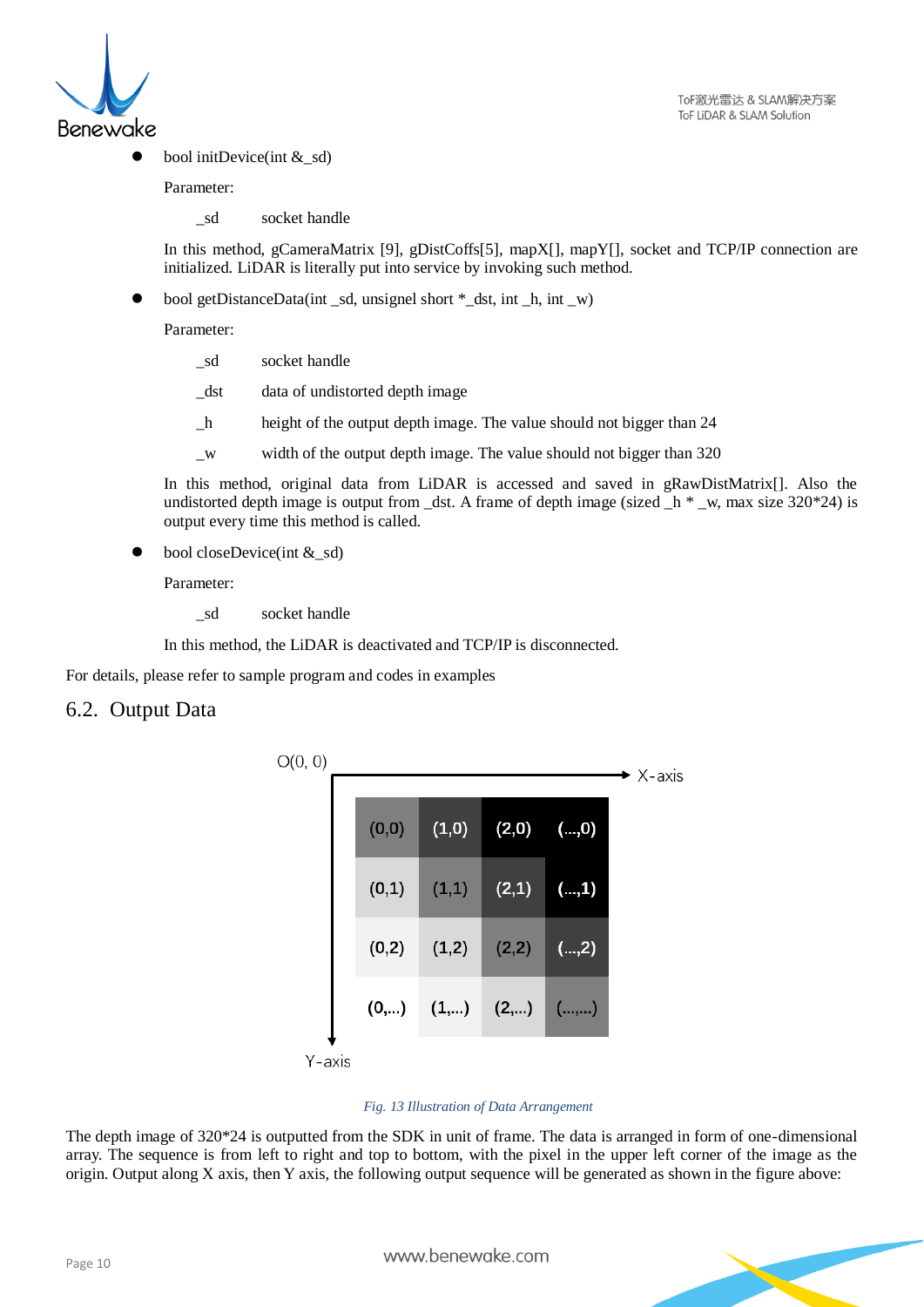

 $(X,Y) : (0,0) (1,0) (2,0) (...,0) ... (0,1) (1,1) (2,1) (...,1) ... (0,2) (1,2) (2,2) (...,2) ... (0,...) (1,...) (2,...) (...,...) ...$ 

For the distance from detected object to the plane of camera, it is expressed in cm by each pixel through the data format of 16-bit unsigned short int.



#### *Fig. 14 Projection Relation Diagram*

Generally the origin point  $O_c$  of camera coordinate system is considered to coincide with origin point  $O_w$  of world coordinate system. As such, a point m  $(u,v)$  in depth image can be transferred into 3D space point M  $(X_w, Y_w, Z_w)$  by following equations:

$$
\begin{cases}\nX_w = Z_c \cdot (u - u_0) \cdot d_x / f \\
Y_w = Z_c \cdot (v - v_0) \cdot d_y / f \\
Z_w = Z_c\n\end{cases}
$$

Where

- $Z_c$  output value of each pixel
- $u_0$  x-coordiante of optical center of LiDAR,  $u_0 = gC$ ameraMatrix[2]
- $v_0$  y-coordiante of optical center of LiDAR,  $v_0 = gC$ ameraMatrix[5]
- $d_x$  size of pixel along x-axis
- $d<sub>y</sub>$  size of pixel along y-axis
- f focal distance of lens,  $d_x/f = 1 / gC$ ameraMatrix[0],  $d_y/f = 1 / gC$ ameraMatrix[4]

## <span id="page-10-0"></span>**7. Cooler and Reference Design**

In normal operation, the CE30 LiDAR has an average heat power consumption of around 5W. As shown below is the reference design of heat dissipation component of CE30 LiDAR. Users have the option to design heat dissipation component depending upon actual installation requirements and application scenario.